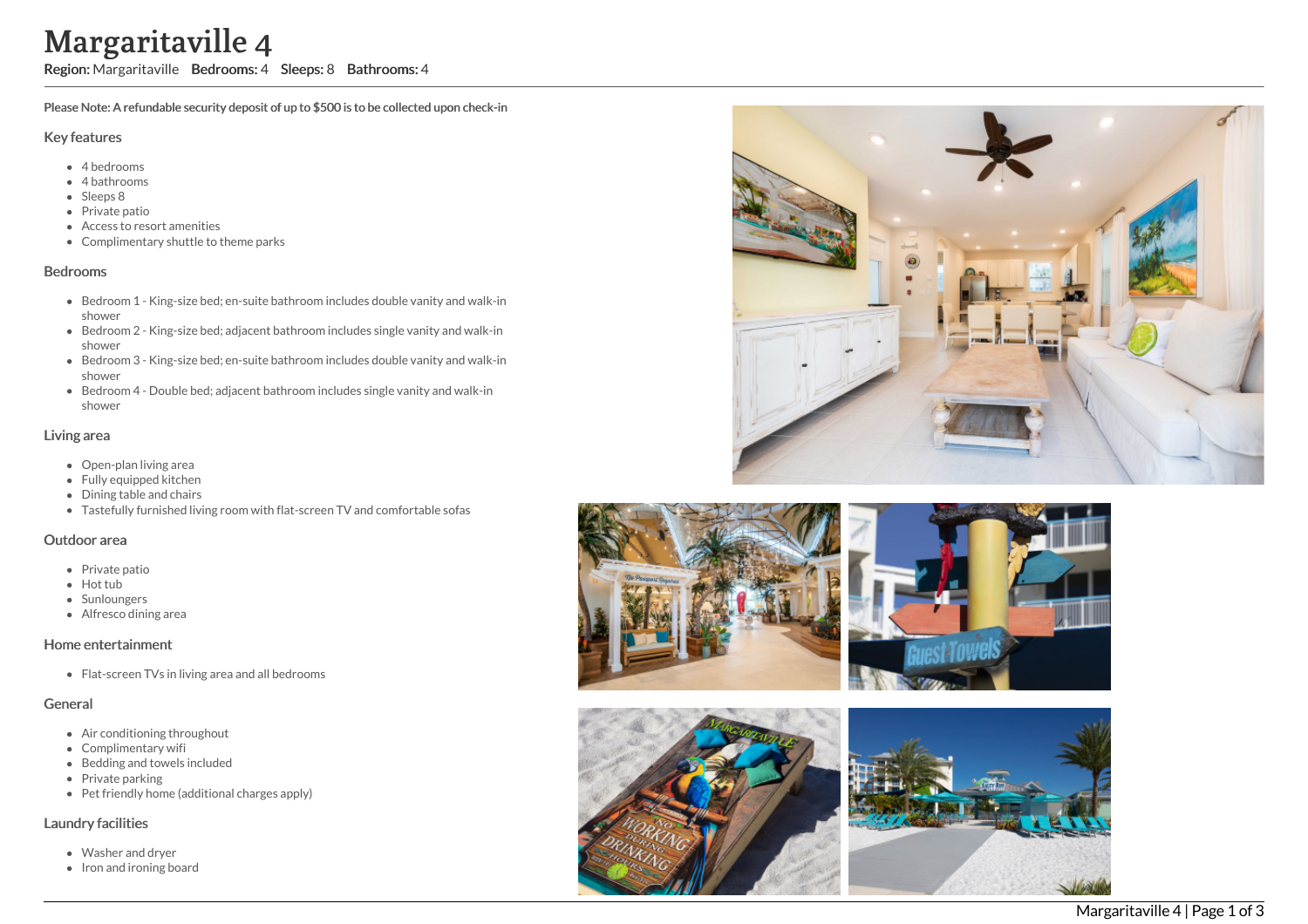#### Children's equipment available for hire

- $\bullet$  Crib
- Stroller
- $\bullet$  High chair
- Pack and play

### Resort facilities

A beautiful resort where luxury living meets fantastic fun, Margaritaville is a brand new holiday destination, home to a spectacular range of amenities. Set within lush, tropical grounds, this resort features an impressive lagoon-style pool, soft sand beaches and an exhilarating waterpark, suitable for the whole family. Guests can also benefit from a relaxing spa, a fitness center and plenty of kids clubs with activities to suit all ages. Furthermore, the entertainment district offers a wide range of first-class shopping, dining and lounge experiences, all within walking distance of your holiday home and there's a complimentary shuttle to the theme parks.

## Places of interest

- Disney World 5.1 miles
- Universal Studios 16.7 miles
- Sea World 11.7 miles
- Orlando International Airport 24.5 miles

Please Note: Parts of the Margaritaville Hotel are currently under construction. Apologies for any disturbance or inconvenience this may cause during your stay at Margaritaville Resort, Orlando.